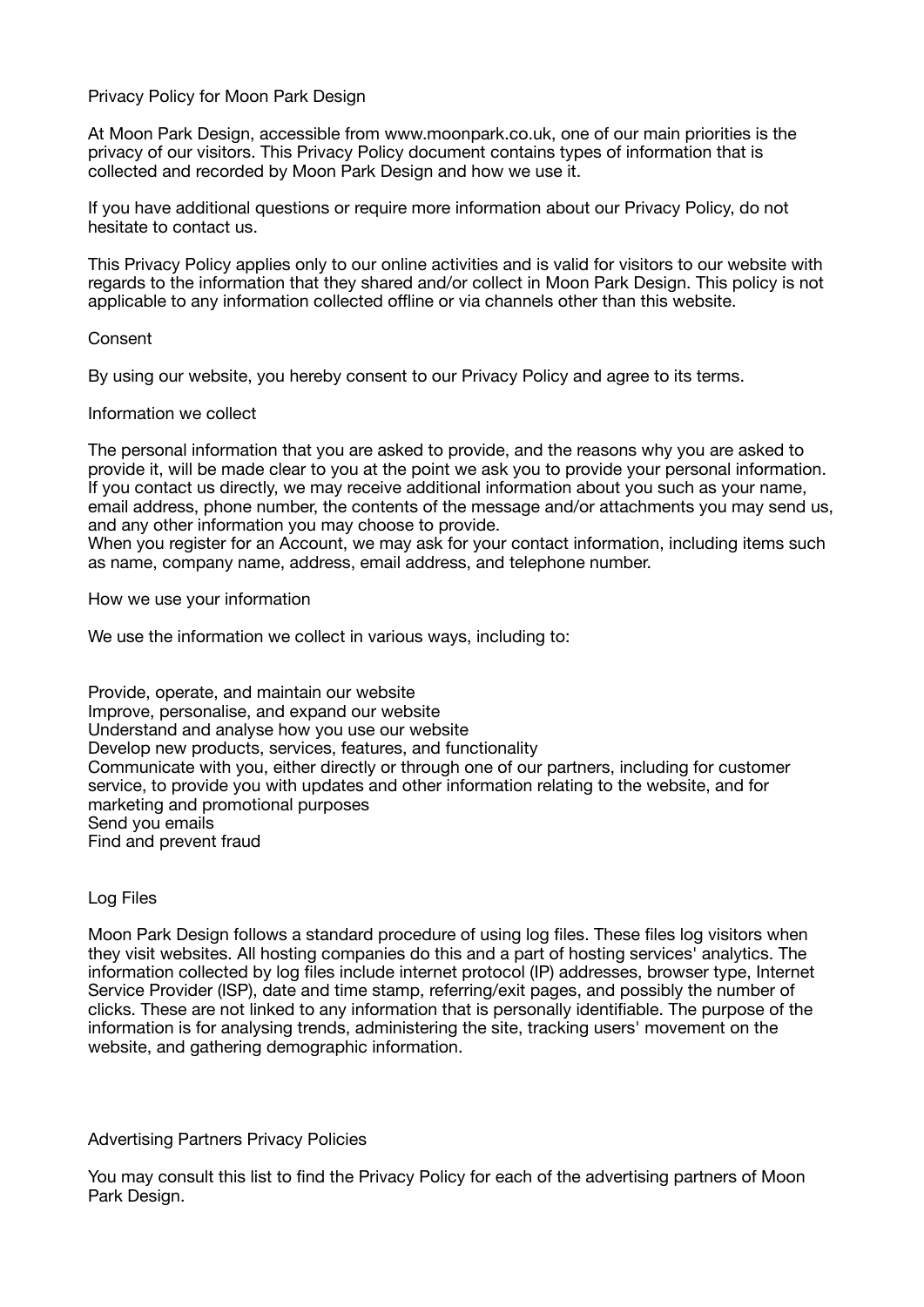Third-party ad servers or ad networks uses technologies like cookies, JavaScript, or Web Beacons that are used in their respective advertisements and links that appear on Moon Park Design, which are sent directly to users' browser. They automatically receive your IP address when this occurs. These technologies are used to measure the effectiveness of their advertising campaigns and/or to personalise the advertising content that you see on websites that you visit.

Note that Moon Park Design has no access to or control over these cookies that are used by third-party advertisers.

## Third Party Privacy Policies

Moon Park Design's Privacy Policy does not apply to other advertisers or websites. Thus, we are advising you to consult the respective Privacy Policies of these third-party ad servers for more detailed information. It may include their practices and instructions about how to opt-out of certain options.

You can choose to disable cookies through your individual browser options. To know more detailed information about cookie management with specific web browsers, it can be found at the browsers' respective websites.

CCPA Privacy Rights (Do Not Sell My Personal Information)

Under the CCPA, among other rights, California consumers have the right to:

Request that a business that collects a consumer's personal data disclose the categories and specific pieces of personal data that a business has collected about consumers.

Request that a business delete any personal data about the consumer that a business has collected.

Request that a business that sells a consumer's personal data, not sell the consumer's personal data.

If you make a request, we have one month to respond to you. If you would like to exercise any of these rights, please contact us.

# GDPR Data Protection Rights

We would like to make sure you are fully aware of all of your data protection rights. Every user is entitled to the following:

The right to access – You have the right to request copies of your personal data. We may charge you a small fee for this service.

The right to rectification – You have the right to request that we correct any information you believe is inaccurate. You also have the right to request that we complete the information you believe is incomplete.

The right to erasure – You have the right to request that we erase your personal data, under certain conditions.

The right to restrict processing – You have the right to request that we restrict the processing of your personal data, under certain conditions.

The right to object to processing – You have the right to object to our processing of your personal data, under certain conditions.

The right to data portability – You have the right to request that we transfer the data that we have collected to another organization, or directly to you, under certain conditions.

If you make a request, we have one month to respond to you. If you would like to exercise any of these rights, please contact us.

Children's Information

Another part of our priority is adding protection for children while using the internet. We encourage parents and guardians to observe, participate in, and/or monitor and guide their online activity.